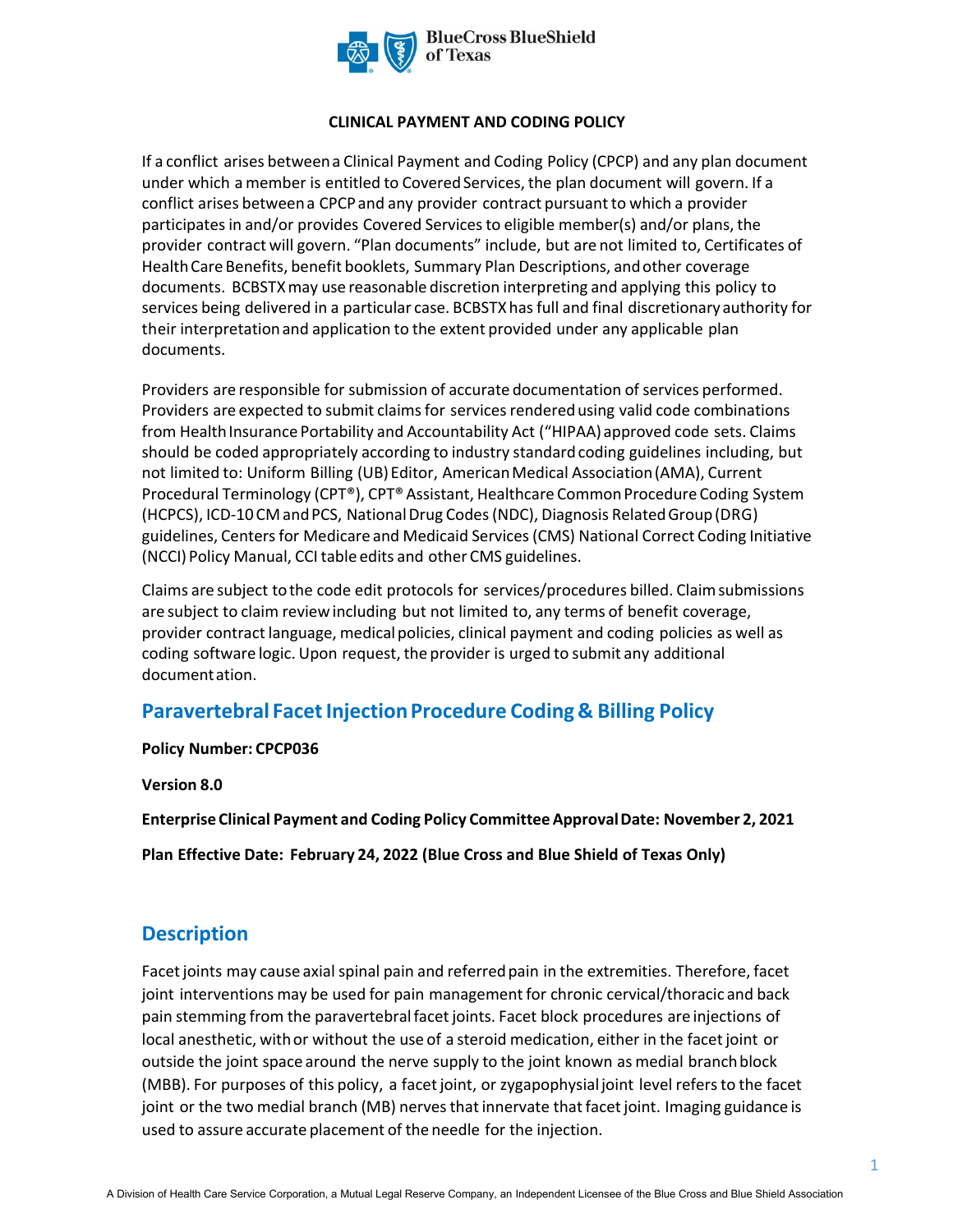

This policy is not intended to impact care decisions or medical practice. Additionally, this policy applies to In-Network and Out-of-Network professional providers and facilities.

### **Definitions**

**Chronic pain:** The temporal definition of pain persisting for greater than or equal to 12 weeks after the onset of pain.

**Facet joint:** A diarthrodial joint in the spinal column (also called the zygapophysial joint or zjoint), producing the articulation of the posterior elements of one vertebra with its neighboring vertebra. They are bilateral superior and inferior articular surfaces at each spinal level. The terminology or nomenclature of the facet joint is classified by the specific vertebrae level that forms it (e.g., C4-5 or L2-3). There are two (2) facet joints, right and left, at each spinal level.

**Facet injection (also called facet block)**: A general term used to describe the injection of local anesthetic and possibly a corticosteroid in the facet joint capsule or along the medial branch nerves supplying the facet joints from C2-3 to L5-S1.

**Medial Branch:** The dorsal ramus is the dorsal branch of a spinal nerve that forms from the dorsal root of the nerve after it emerges from the spinal cord.

**Medial Branch Block (MBB):** The placement of local anesthetic and possibly a corticosteroid near the medial branch nerve which supplies the sensory innervation to a specific facet joint.

**Zygapophysial joint or Z-joint:** See Facet joint

# **Reimbursement Information:**

The plan reserves the right to request supporting documentation. Claim(s) that do not adhere to coding and billing guidelines may result in a denial or reassigned payment rate. Claims may be reviewed on a case-by-case basis.

For information on when facet joint injections that are performed under fluoroscopic guidance may be considered medically necessary, providers should refer to Plan's Medical Policies and AIM Specialty Health Clinical Guidelines which can be located under *Medical Policies* on the *Provider* tab of the Plan's website.

#### **Documentation Requirements**

Documentation must include, but not limited to:

- Substantiate the suspected diagnosis;
- Include care that was rendered on the day of service;
- The member's relevant medical history, e.g., prior tried and failed interventions;
- Physical examination;
- Results of the diagnostic tests and/or procedures.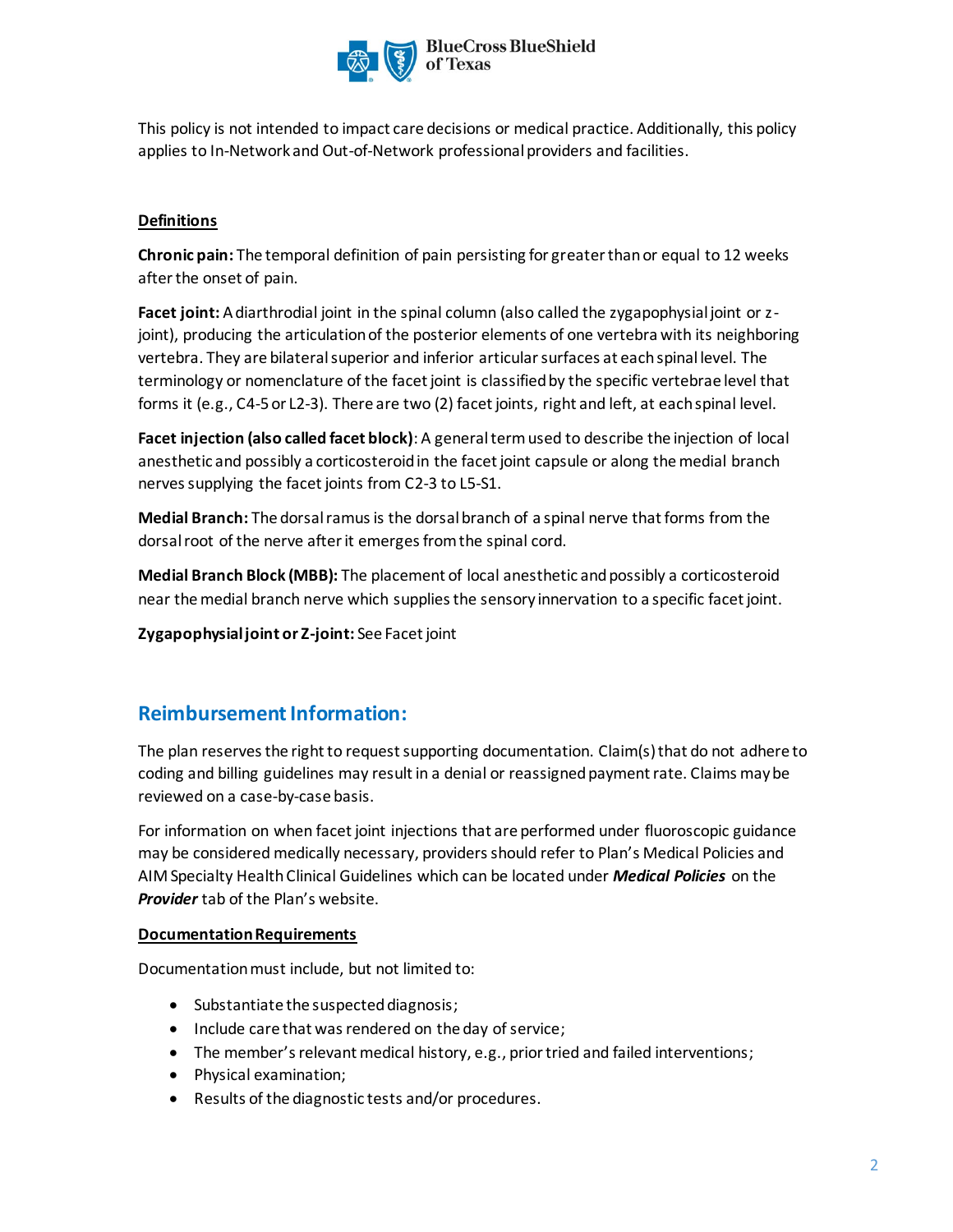

#### **Billing and Coding**

**Facet joint interventions (diagnostic and/or therapeutic) must be performed under fluoroscopic or computed tomographic (CT) guidance.** Image guidance and any injection of contrast are inclusive components of CPT codes 64490-64495. Therefore, providers should not report guidance codes, such as 77001-77003 and 77012, for services in which fluoroscopic or CT guidance is included in the descriptor.

CPT codes 64490-64495 should only be reported once per level, per side, regardless of the number of needle placements that are required. For example, if an injection is performed on both sides of one vertebral level, providers should report the primary injection code (64490 or 64493) with modifier -50. If a second level is injected bilaterally, providers should report the add-on code (64491 or 64494), also with modifier -50.

Bilateral procedures billed with CPT codes 64491, 64492, 64494 or 64495 should only be billed with modifier -50, with a number of services reported as one (1). Appending modifiers RT, LT and -59 to these codes is not appropriate billing and claims will be denied.

Procedures may require prior authorization. Benefit coverage for services is determined by the member specific benefit plan and any applicable laws that may require coverage for a specific service. The following list may not be all inclusive. Inclusion of a code below does not guarantee reimbursement, nor does it imply that a code is a covered or non-covered service.

| <b>CPT Code</b> | <b>Description</b>           | <b>Appropriate Usage</b>                                                                                            |
|-----------------|------------------------------|---------------------------------------------------------------------------------------------------------------------|
| 64490           | INJ PARAVERT F JNT C/T 1 LEV | This code should not be reported more<br>than once per day (primary code).                                          |
| $+64491$        | INJ PARAVERT F JNT C/T 2 LEV | Use in conjunction with 64490 (+add on<br>code).                                                                    |
| $+64492$        | INJ PARAVERT F JNT C/T 3 LEV | Use in conjunction with 64490, 64491.<br>This code should not be reported more<br>than once per day (+add on code). |
| 64493           | INJ PARAVERT F JNT L/S 1 LEV | This code should not be reported more<br>than once per day (primary code).                                          |
| $+64494$        | INJ PARAVERT F JNT L/S 2 LEV | Use in conjunction with 64493 (+add on<br>code).                                                                    |
| + 64495         | INJ PARAVERT F JNT L/S 3 LEV | Use in conjunction with 64493, 64494.<br>This code should not be reported more<br>than once per day (+add on code). |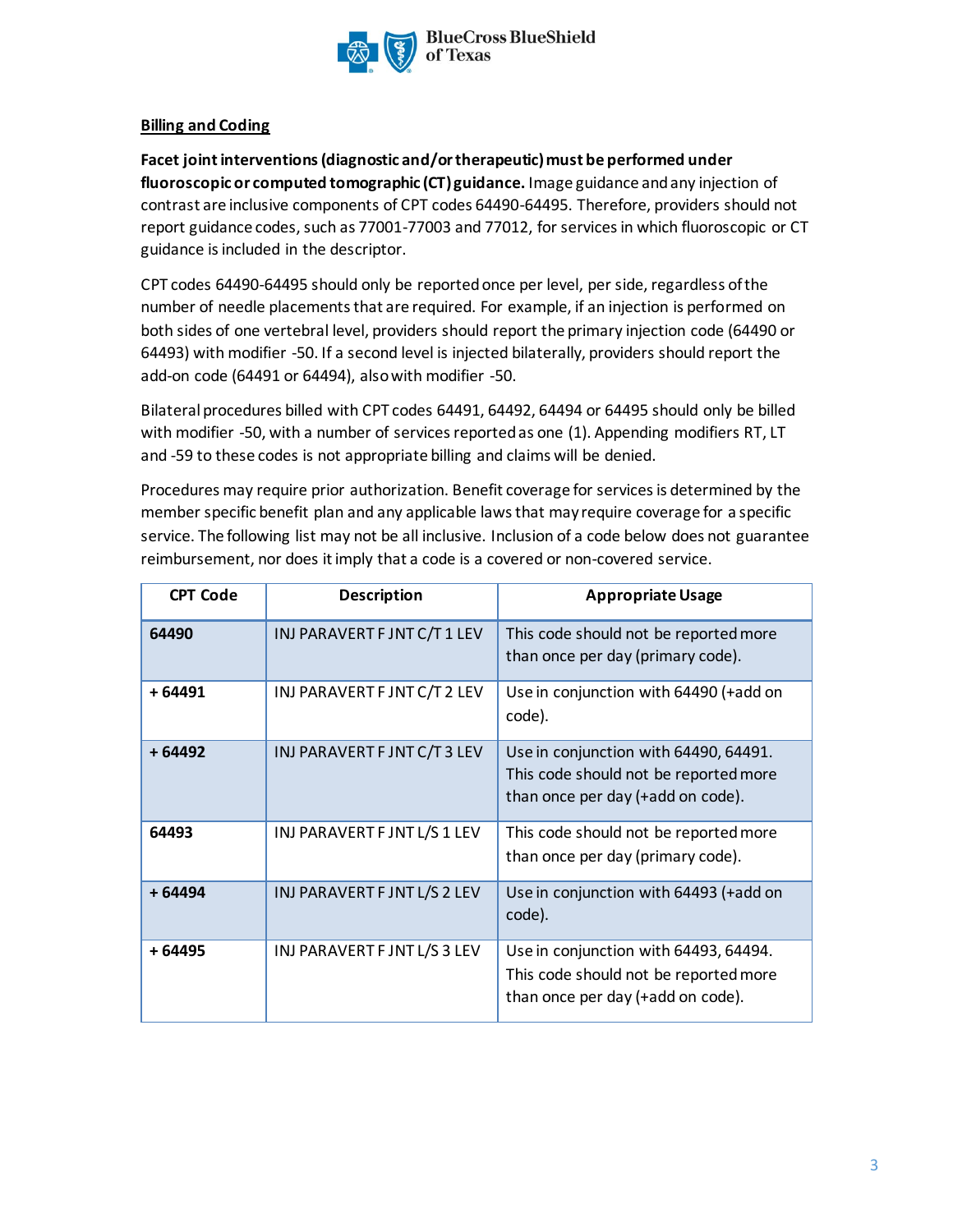

#### **Modifier -50 & Appropriate Usage**

| <b>Modifier</b> | <b>Description</b>         | <b>Appropriate Usage</b>                                                                                                                                                                                                                                                                                                                                                                                                                                             |
|-----------------|----------------------------|----------------------------------------------------------------------------------------------------------------------------------------------------------------------------------------------------------------------------------------------------------------------------------------------------------------------------------------------------------------------------------------------------------------------------------------------------------------------|
| 50              | <b>Bilateral procedure</b> | Used to report bilateral<br>$\bullet$<br>procedures that are performed<br>during the same service.<br>The use of modifier 50 is<br>$\bullet$<br>applicable only to services and/or<br>procedures performed on<br>identical anatomical sites, aspects,<br>or organs.<br>Should only be reported with one<br>$\bullet$<br>line with one unit of service.<br>Should only be used when the<br>$\bullet$<br>code descriptor does NOT indicate<br>unilateral or bilateral. |

## **Category III CPT Codes**

The following codes may be eligible for reimbursement. Inclusion of a code below does **NOT** guarantee reimbursement. Note, CPT category III codes 0213T-0218T are performed under ultrasound guidance. Therefore, providers should not report ultrasound guidance codes, such as 76942, for services in which ultrasound guidance is included in the descriptor.

| <b>CPT Code</b> | <b>Description</b>                   |
|-----------------|--------------------------------------|
| 0213T           | NJX PARAVERTW/US<br><b>CER/THOR</b>  |
| + 0214T         | NJX PARAVERT W/US<br><b>CER/THOR</b> |
| $+0215T$        | NJX PARAVERT W/US<br><b>CER/THOR</b> |
| 0216T           | NJX PARAVERT W/US<br>LUMB/SAC        |
| $+0217T$        | NJX PARAVERT W/US<br>LUMB/SAC        |
| + 0218T         | NJX PARAVERT W/US<br>LUMB/SAC        |